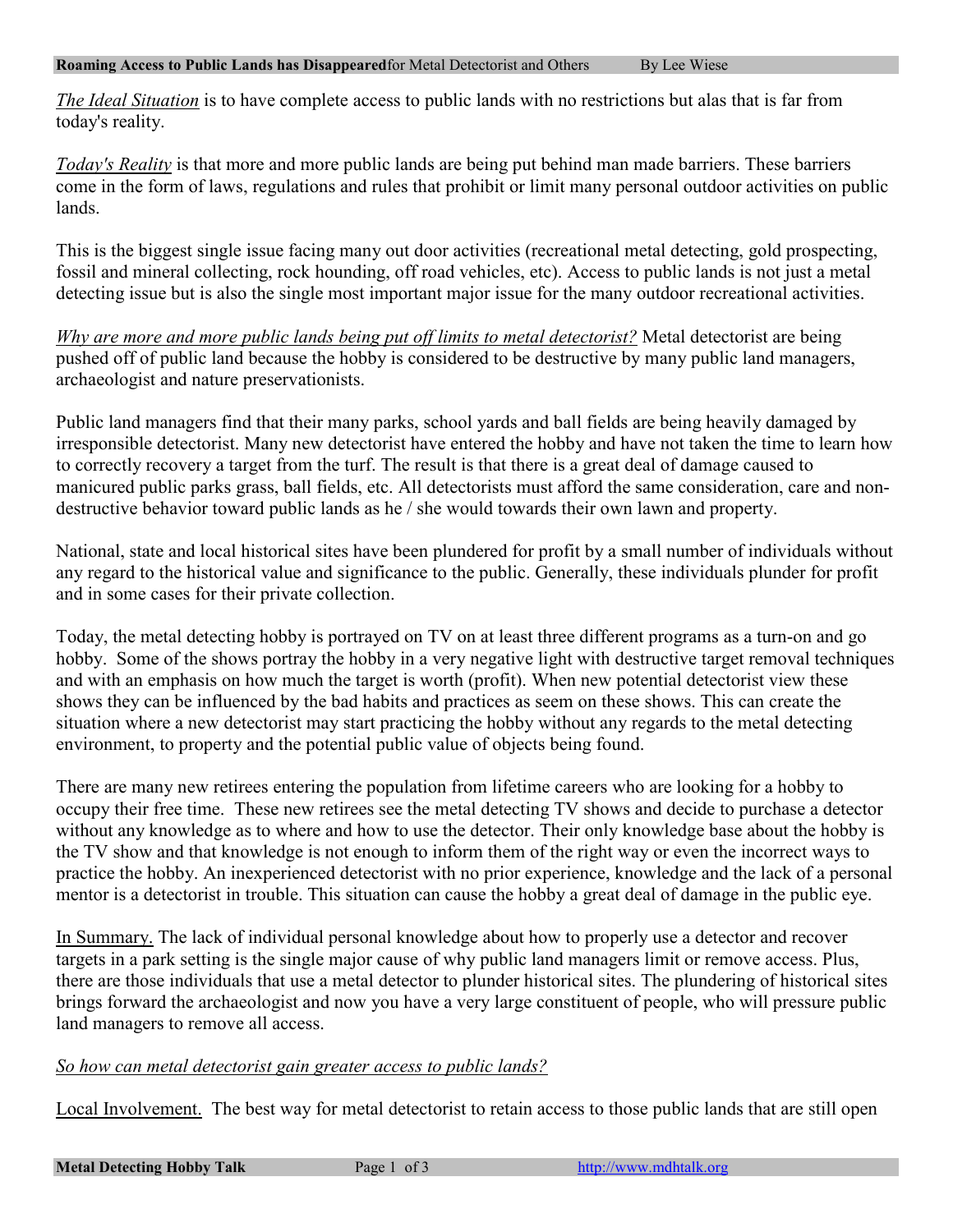## **Roaming Access to Public Lands has Disappeared** for Metal Detectorist and Others By Lee Wiese

in their community and to gain more access to public lands is to work with the local public land managers. Do not wait until a law or regulation is purposed or enacted; at that juncture it is probably too late. To change an existing law can be difficult without a lot of help from the U.S. metal detecting community or in some cases to hire legal help, which can be expensive. Getting the law changed is not an easy task.

All clubs need to have a conversation at their monthly meeting about public land access and how they as a club can make an impact. This should not be a one time event but must be an on going monthly conversation at their club business and board meetings.

A loud uniform voice must come from the local metal detecting club and this can be accomplished by becoming an intergraded part of the local public land management organization or the department's rule setting process. What this means is that there should be a number of volunteer club members who can be available to participate on how regulations and laws should be enacted. These volunteers need to be open minded about how to protect public lands but also gain support for metal detectorist and other recreational activities to have public access.

The club should seek out the local archaeologist organization and volunteer their services to help profile historical sites. This could develop into a good working relationship and may soften their (archaeologist) view about the metal detecting hobby and its participates.

The club should also team up with local law-enforcement and provide evidence search services at crime scenes. This is an excellent PR service and can be very beneficial to law enforcement.

Get the club in the local news services with PR stories about finding lost items for people or doing projects with other organizations. These type of activities can build support for metal detecting in the local community.

Advertise in the local newspaper about your club's monthly meeting so that new metal detectorist can gain knowledge about the club existence. Also provide a monthly or quarterly introduction to metal detecting class for the public though the local senior center.

State Involvement. There also needs to be a well organized effort to influence state law and regulations for access to state land. To accomplish a state level effort will require that all of the recreational hobby groups in the state work together with a uniform voice to the state policy makers. This means that organizations / groups that represent metal detecting, gold prospecting, gem and mineral, fossil collecting and off road vehicle use, etc. must consider getting together to fight for public access with a single voice. These organization normally has members throughout the whole state and with these members all state legislators could be targeted by the hobby related constituents to gain their help and support on open access issues.

National Involvement. A very similar situation (as state involvement) needs to take place at the national level all national organization with a public access issue should work together to create one loud voice for access. If this were to take place just think about all the voices across the 50 states that would be focused on one major issue in congress. Think leverage, leverage, leverage.

*Finally there are a number of non-profit groups working independently doing fire-fighting on the open access issue - this can be effective but not very efficient. These groups need to stop and look at the big picture. The groups need to operate as one voice on open access issues since they all have the same objective and mission which is to keep public access open to the recreationalist. View some of These Groups at: Join the Fight*